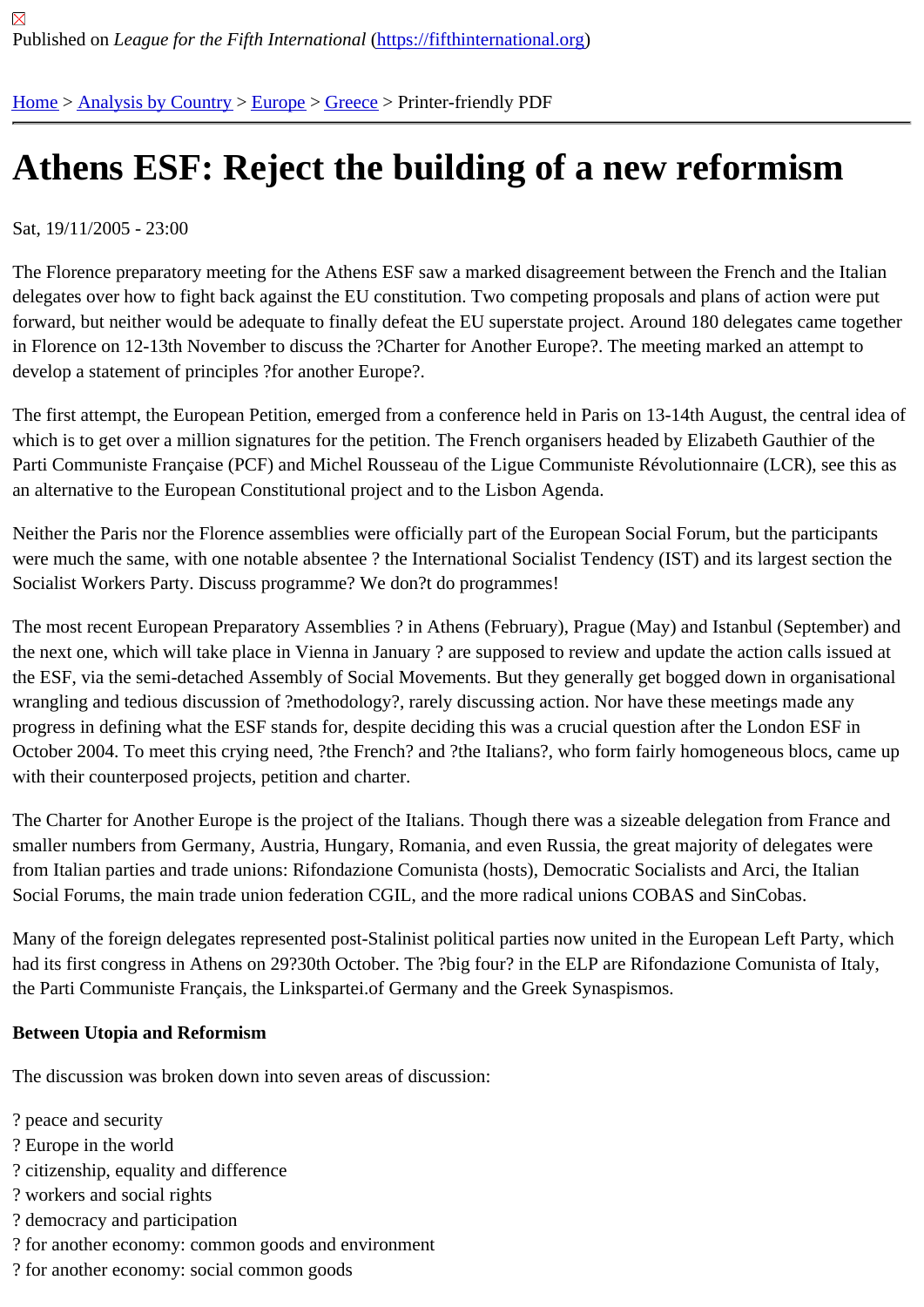Two presenters, usually from different countries, introduced each topic. The process will then continue at the Preparatory Assembly in Vienna and during the run up to the Athens? ESF. Here assemblies will be held, within the ESF programme, on each of the above areas. Then a large general assembly will be asked to approve the ?Charter of Athens for Another Europe?.

The moves toward developing some sort of programmatic alternative for the ?social movements? to counterpose to neoliberalism, came from a meeting of intellectuals, activists and trade unionists at the World Social Forum which issued a short manifesto that they called the ?Consensus of Porto Alegre?. However its extreme moderation failed to excite the activists in Porto Alegre. They were far more attracted to the left populist rhetoric of Hugo Chavez, who has called for a more explicitly anti-imperialist and even socialist initiative at the WSF-Americas to be held in Caracas at the end of January.

The fact that Rifondazione and the PCF have come up with these projects testifies to their sense that the disaffection of many social democratic workers, caused by neoliberal attacks of ?their parties? in power (Jospin, Schroeder, Lula, Blair), is opening up a space that the post-Stalinist parties want to take advantage of: an ambition shared with the ?Trotskyists? of the Fourth International and the IST.

The Charter for Another Europe, whatever its final form, like the Consensus of Porto Alegre, will be a very timid, reformist document, hidden in a cloud of universal rights and post-modern verbiage. It will not be anticapitalist, or explicitly socialist; it will fail to mention the working class as the protagonist of social transformation, but rely on election victories by the sections of the European Left, in alliance with ?repentant? neoliberals like Romano Prodi of the Ulivo or Laurent Fabius of the left wing French Socialist Party. However in Florence this electoralism remained strictly implicit.

The assembly greeted with silence any revolutionary ideas. A fog of post-modern utopianism, occasionally pierced by suggestions to reform or even support this or that existing institution (the United Nations, the International Criminal Court) characterised the debate. If the proposals for reforms were criticised, it was from generally the standpoint that such measures might detract from the beautiful ideal Europe of our dreams.

In the opening session Rafaella Bollini of Arci proposed a set of ?universal values? such as peace, human and democratic rights, social justice, freedom. The question is to whom are these values universal? To our rulers and exploiters? Obviously not. To the hierarchy of the churches, mosques, temples and synagogues? Plainly not.

Rafaella demanded we support the right of human beings to resist oppression, but only by ?using means, which don?t produce additional repression and violation of universal rights? peaceful means and excluding in principle the use of military force.? She supported the International Criminal Court ?as a first step?. But who will appear before any court or go to jail without force? Law and rights are meaningless without compulsion.

When a classless and stateless society has been created then ?rights? too will disappear. Universal human values are impossible, however, in a world divided into antagonistic classes.

Alessandra Mecozzi, a leader of the Fiom-Cgil, talked of a Europe which must set out to transcend national identities ? even Europeanism. This cosmopolitanism must, she said, be social and cultural: a Europe of women, peasants, workers and the excluded. This led her to depreciate the right of nations to self-determination. She pointed to the terrible destruction of the Balkan wars, inflicted in the name of nationalism, as though it was not the denial of these rights that had caused the Croatian and Bosnian wars.

Another Italian speaker, Lidia Menapace, genially suggested that maybe oppressed nations should go straight for cosmopolitanism and ?human? solidarity without passing through the divisive stage of forming independent states. Naturally the Basque and Catalan representatives ? nationalities who have never enjoyed the right to self-determination ? strongly objected to this. Leo Gabriel ? in terms reminiscent of Otto Bauer?s Austro-Marxist solution to the national question ? suggested wide ranging autonomy for nations and cultures but not separation.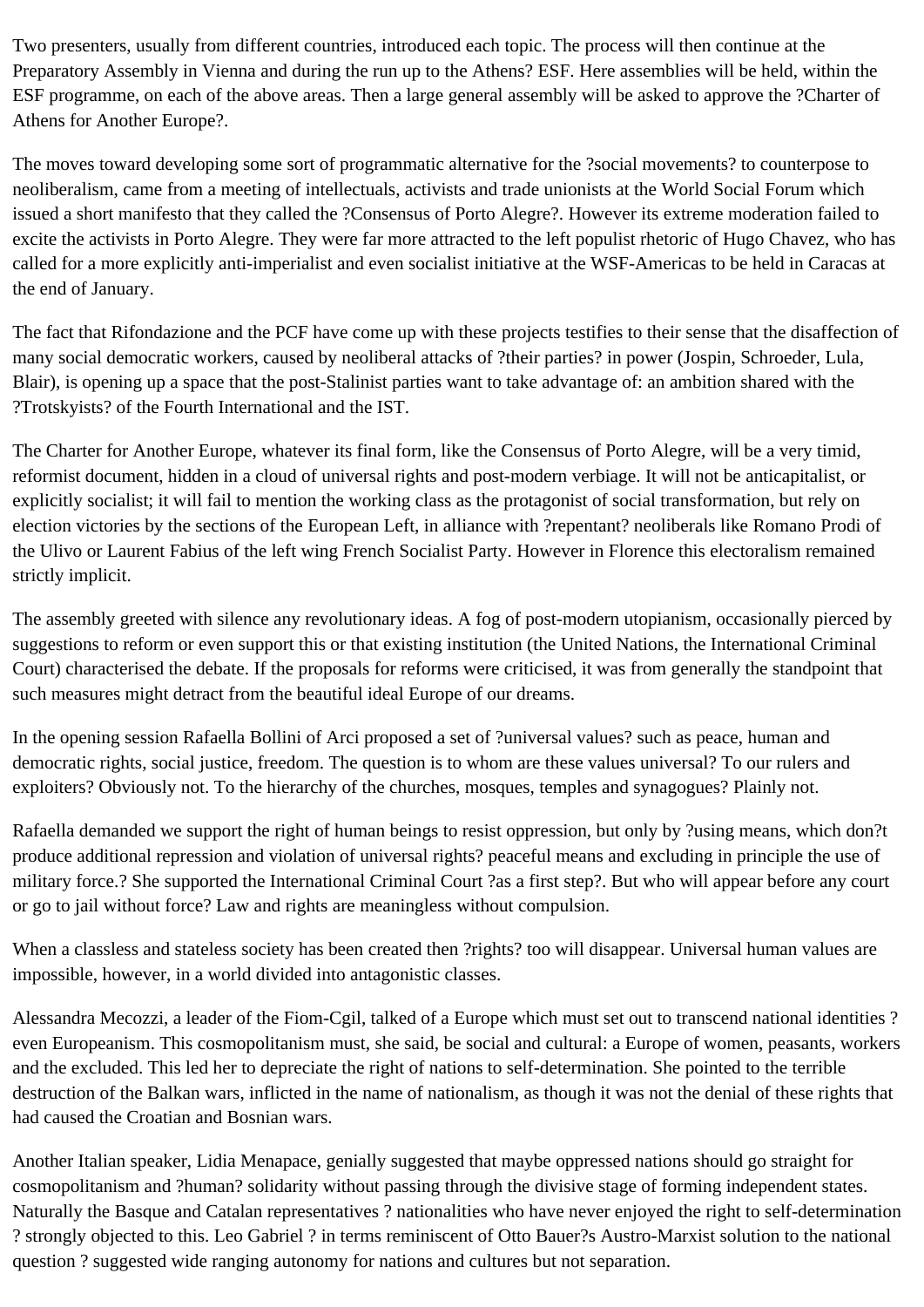Many debates like this followed between those arguing for a reformed EU and others arguing for an unspecified ?alternative Europe? from Cap Finisterre to the Urals. The latter probably had a slender majority, although it is heard to make such assertions given that, like the rest of the ESF process, resolutions, amendments and votes were not taken. Against all norms of working class democracy, the drafters of the final document will be free to pick and mix, accept or reject from the pot pourri of ideas thrown out at the assembly.

A debate that continued throughout was on the structure the charter should take. Some reformists, for instance the Greek euro-communist party Synaspysmos, wanted a programme of concrete demands. Others, notably sections of the Italian movement, argued for an alternative ?vision? of a new Europe based upon a series of social and political rights, thus dodging the million dollar question ? how exactly do you get to this other Europe?

The motivations for such avoidance varied. Gianfranco Benzi from the Cgil clearly felt the ESF had no place to tell trade union leaders what to do and say. Others, like Rafaela Bollini, put forward a highly postmodern justification that rejected ?totalising? notions like class and socialism. Winning consensus should be the primary task of the charter, she said.

This may lead to the ?construction? of Europe?s first postmodern political manifesto that sidelines the importance of working class identity and refuses to fight for the goal of a classless society ? providing left cover for a process that could lead to the creation of new popular frontist alliances of the left and the bosses.

Already there are moves in this direction. Rifondazione voted at their last congress to support a new Ulivo coalition government. This comes just years after leader Fausto Bertinotti declared, in this very city, that Rifondazione had learned the lessons of this disastrous experiment and would not repeat this mistake, He received thunderous applause from the huge audience.

In Germany Oscar Lafontaine of the Linkspartei has spoken of the ?dream ticket? of a red-red government with the SPD. In France, the deep in the divisions in Socialist Party over the Constitution vote has led to talk of a new left stretching from reconstituted Socialists, the PCF and the LCR.

Can coalitions offer an alternative? The answer is plainly no.

Europe?s bosses are aggressively determined to pursue the Lisbon agenda. This is driven by their competition with USA. Any coalition government will find itself caught, as in a vice, between a neoliberal programme and the aspirations of the workers that put them in power. The masses will be demobilised from taking militant action in the belief that ?their? government will pursue their interests.

Of course, these proposals are not new or ?post? anything but the regurgitation of an old fashioned popular front. In the 1930s, Communist Parties in France and Spain stood at the head of radical mass movements demanding fundamental change, coupled with a militant working class fightback against fascism. Instead of struggling for power, the Communists argued for coalitions with ruling class parties. In Spain the consequence was fascist dictatorship, while in France the events culminated in the Second World War.

The historical link is no surprise. Two weeks earlier the European Left Party they had their annual conference in Athens, and reports indicate that discussion focused on self congratulation rather than serious discussion about the class struggle and the role of the left. The ELP, like the trade union bureaucracy, sees the Athens ESF and the charter as a think tank for policy proposals, the creation of a penumbra of social movements around them and extremely limited coordination of protest actions.

It is urgently necessary to fight for a more radical approach.

The last few months have seen several general strikes (two in Belgium alone), the mass youth rebellion of the French suburbs and the continuation of the neoliberal drive.